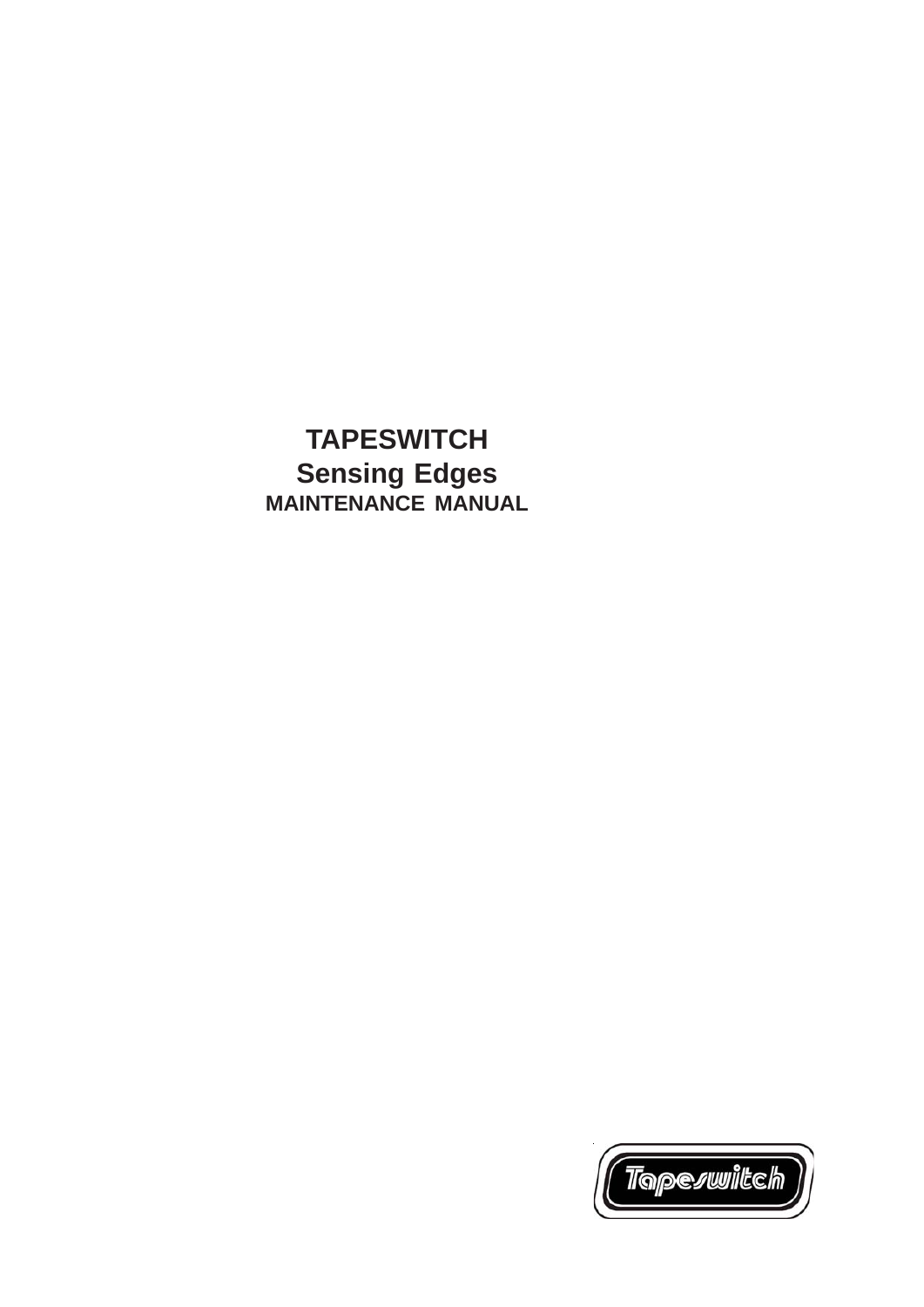## **1. PERIODIC CHECKING**

## **1.1 GENERAL**

The following sections describe the periodic checks to be performed on equipment fitted with Tapeswitch safety edge systems. If the equipment is fitted with additional safety devices the periodic checks prescribed by the manufacturer of these devices should be incorporated into the periodic checking regime described below.

If the equipment/safety device system fails any of the prescribed checks the equipment must be isolated and must not be used until the fault has been identified and rectified.

## **1.2 COMMISSIONING CHECKS**

The commissioning checks should be carried out by persons who are competent and who have access to all the information supplied with the equipment and its safety devices. The results of the examination should be recorded and copies of this record should be kept by the user and the employer of the person performing the examination.

The person carrying out the examination should, as a minimum, perform the following checks:

**(a)** Check that the sensing edge is suitable for use in the application:

> (i) Check that the level of safety integrity provided by the sensing edge is suitable for the level of risk presented by the equipment.

> (iii)Check that the environment is suitable for the use of the sensing edge*.*

**(b)** Examine the equipment controls and connections to the sensing edge to ensure that the requirements described in this manual and in the equipment manual have been met.

**(c)** Check that the sensing edge is fixed in position.

**(d)** Check that there are no hazards remaining which are not protected by the sensing edge or by another safety device.

**(e)** Check that it is not possible for the dangerous parts of the equipment to be set in motion while the sensing edge is actuated.

**(f)** Check that actuation of the sensing edge during a dangerous phase of operation of the equipment results in the dangerous parts being arrested within the overtravel of the sensor.

**(g)** Check that, after the equipment has been stopped by the actuation of the sensing edge, it is not possible for the dangerous parts to be set in motion until the sensor has been cleared, the reset button has been operated and released, and the equipment start control has been re-operated.

**(h)** Check that the removal of power from the sensing edge prevents further operation of the equipment. It should not be possible for the dangerous parts of the equipment to set in motion until power has been restored, the reset button has been actuated and released, and the equipment start control has been actuated.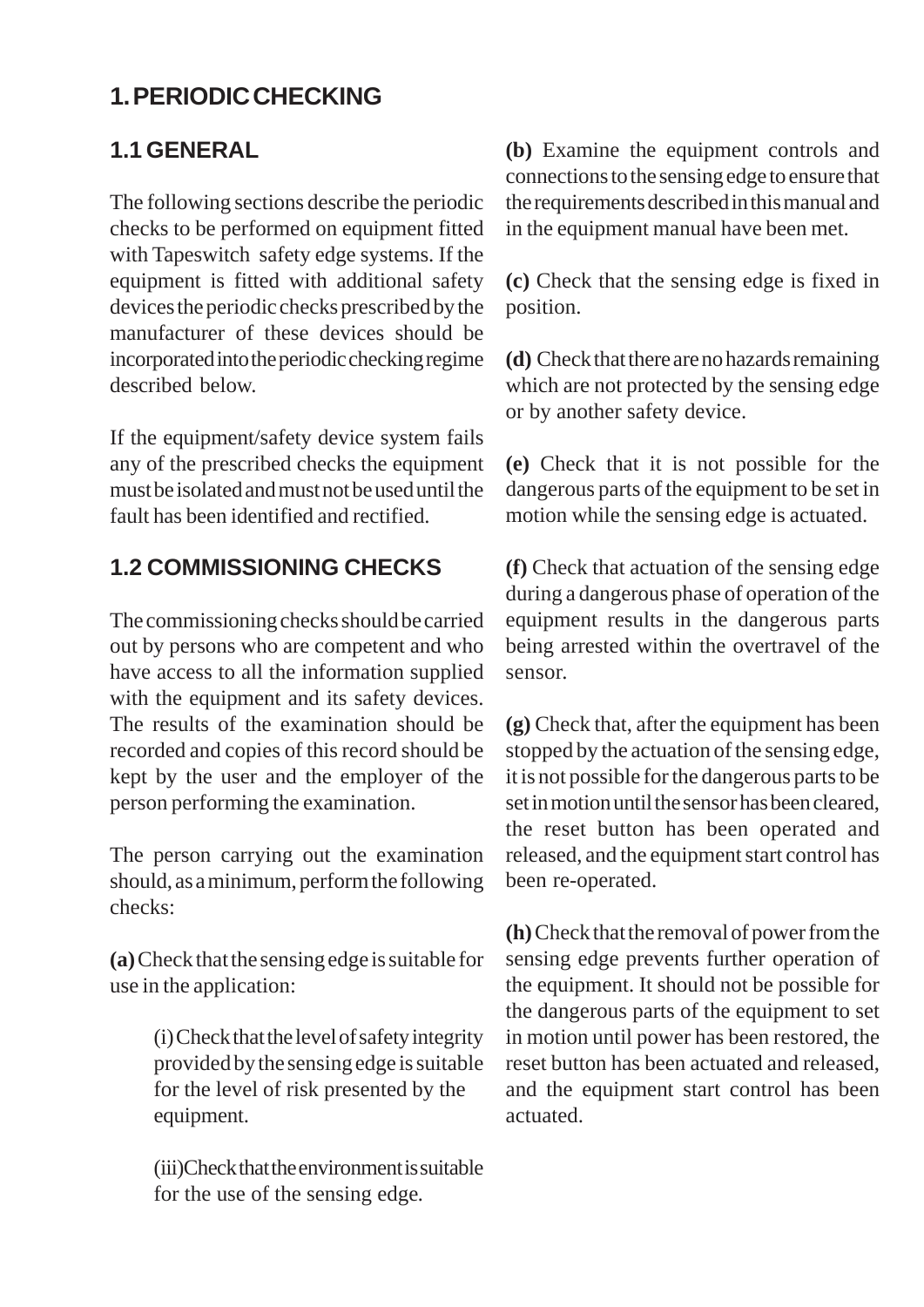**(i)** Check that the sensing edge operates over the whole active area by pressing at regular intervals.

**(j)** Examine the stopping performance monitor (if fitted) to ensure that it is fitted and functioning correctly. Ensure that the means by which the stopping performance can be assessed by the operator is indicating correctly.

**(k)** Test the muting arrangements (if fitted). Ensure that the muting is only possible during non-dangerous operation and ensure that the safety level of the muting device is at or above that of the sensing edge but never below.

**(l)** Examine brakes and clutches (if fitted) as recommended.

NOTE:No stopping performance monitor or muting facilities are provided with the Tapeswitch sensing edge system and there is no means provided for the connection of such devices to the system. These devices may however have been provided elsewhere in the equipment control system.

#### **1.3 SIX MONTHLY EXAMINATION**

These examinations should be carried out by competent persons. The results should be recorded and a copy kept by the user.

The person should perform all the checks detailed in section 1.2. In addition the person should:

**(a)** Examine and test the machine primary control element(s) to ensure that they are functioning correctly and are not in need of maintenance or replacement.

**(b)** Inspect the equipment to ensure that there are no mechanical or structural aspects which could prevent the equipment from stopping or assuming an otherwise safe condition when called upon to do so.

**(c)** Check that no modifications have been made to the equipment control system, the safety edge system or the interface between them, which could adversely affect the system and that any suitable modifications have been correctly performed and suitably recorded.